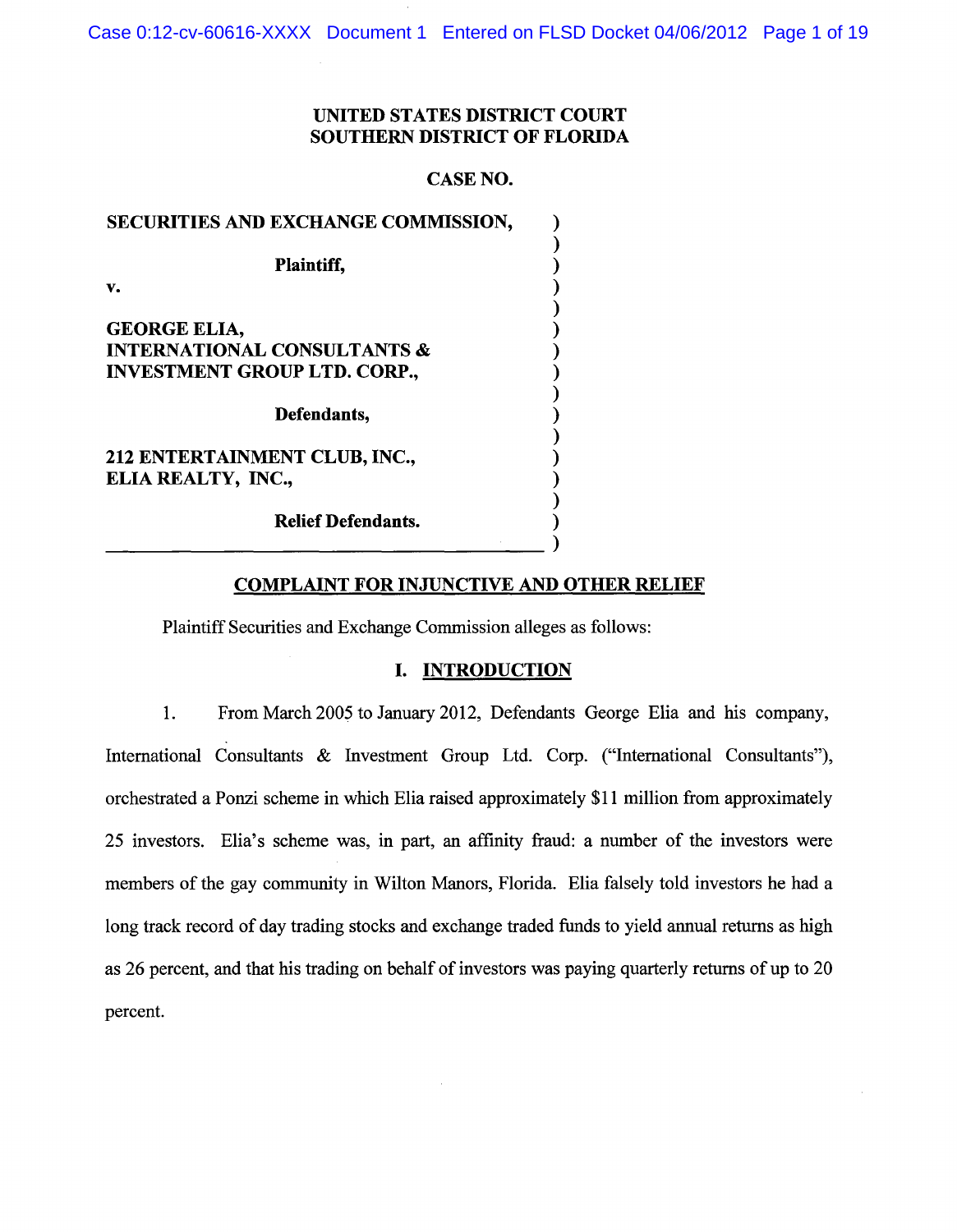2. However, in fact, Elia's trading resulted in losses or only marginal gains in limited time periods. Further, he misappropriated millions of dollars of investor funds, so any percentage returns he claimed could not have provided enough profits to pay all investors the returns he claimed. Elia transferred the funds to entities he controlled, including Relief Defendants 212 Entertainment Club, Inc., and Elia Realty, Inc. He also used some of the funds to pay personal expenses such as mortgage and car payments, and to pay an associate to introduce him to potential investors to sustain his Ponzi scheme.

3. Through their conduct, the Defendants violated Section 10(b) of the Securities Exchange Act of 1934 ("Exchange Act"), 15 U.S.C. § 78j(b), and Exchange Act Rule 10b-5, 17 C.F.R. § 240.10b-5; Section 17(a) of the Securities Act of 1933 ("Securities Act"), 15 U.S.C. §  $77q(a)$ ; and Sections 206(1), 206(2), and 206(4) of the Investment Advisers Act of 1940 ("Advisers Act"), 15 U.S.C. §§ 80b-6(1), 80b-6(2), and 80b-6(4), and Advisers Act Rule 206- 4(8), 17 C.F.R. § 275.206-4(8). Alternatively, Elia also aided and abetted violations of each of the Exchange Act and Advisers Act sections and rules listed in this paragraph. Unless the Court enjoins the Defendants, they are reasonably likely to continue to violate these laws.

### II. DEFENDANTS AND RELIEF DEFENDANTS

### A. Defendants

4. Elia, age 67, until recently resided in Oakland Park, Florida, but is believed to now reside in Cyprus. Elia has never been registered with the Commission in any capacity.

5. International Consultants is a Florida corporation with its principal place of business in Fort Lauderdale. Elia was the corporation's president. Subscription documents for investment funds Vision Equities Funds II and IV described International Consultants as the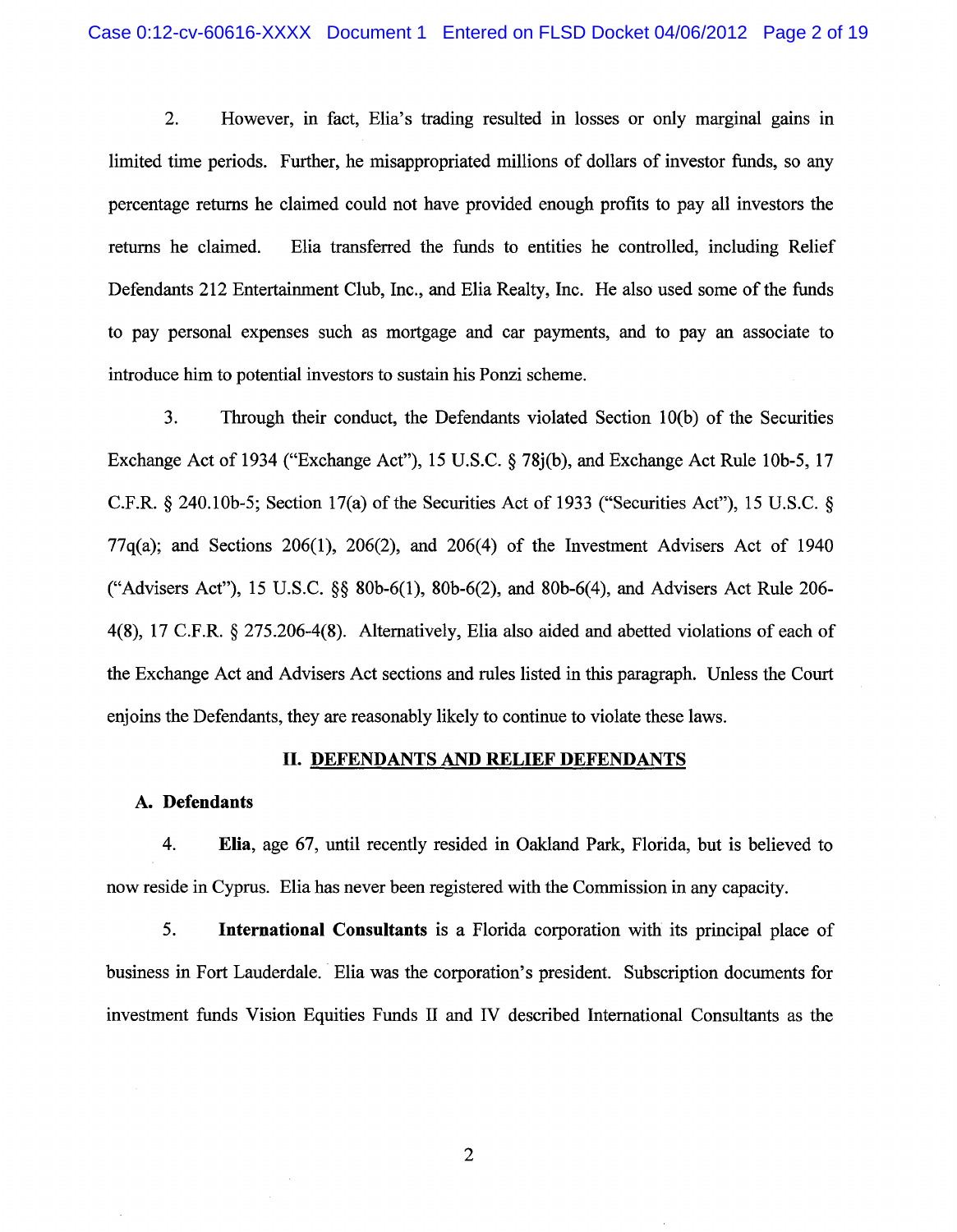Funds' investment adviser or manager. International Consultants has never been registered with the Commission as an investment adviser.

#### **B. Relief Defendants**

6. **Elia Realty, Inc.** is a Florida corporation with its principal place of business in Fort Lauderdale. Elia is its president and a director. Elia Realty received transfers of approximately \$645,000 from International Consultants and Vision Equities Funds' bank and brokerage accounts. The fund transfers to Elia Realty occurred from the same accounts that received millions of dollars of investor funds. Elia transferred the funds to Elia Realty in dozens of separate transfers by check and internal bank transfers in amounts of several hundred or several thousand dollars, sometimes more than once a day, indicating that the transfers were not in exchange for goods or services Elia Realty provided to International Consultants or the Vision Equities Funds.

7. **212 Entertainment Club, Inc.** is a Florida corporation with its principal place of business in Fort Lauderdale. Elia is its president. 212 Entertainment Club received transfers of approximately \$1.9 million from International Consultants and Vision Equities Funds' bank and brokerage accounts. The fund transfers to 212 Entertainment Club occurred from the same accounts that received millions of dollars of investor funds. Elia transferred the funds to 212 Entertainment Club in dozens of separate transfers by check and internal bank transfers in amounts of several hundred or several thousand dollars, sometimes more than once a day, indicating that the transfers were not in exchange for goods or services 212 Entertainment Club provided to International Consultants or the Vision Equities Funds.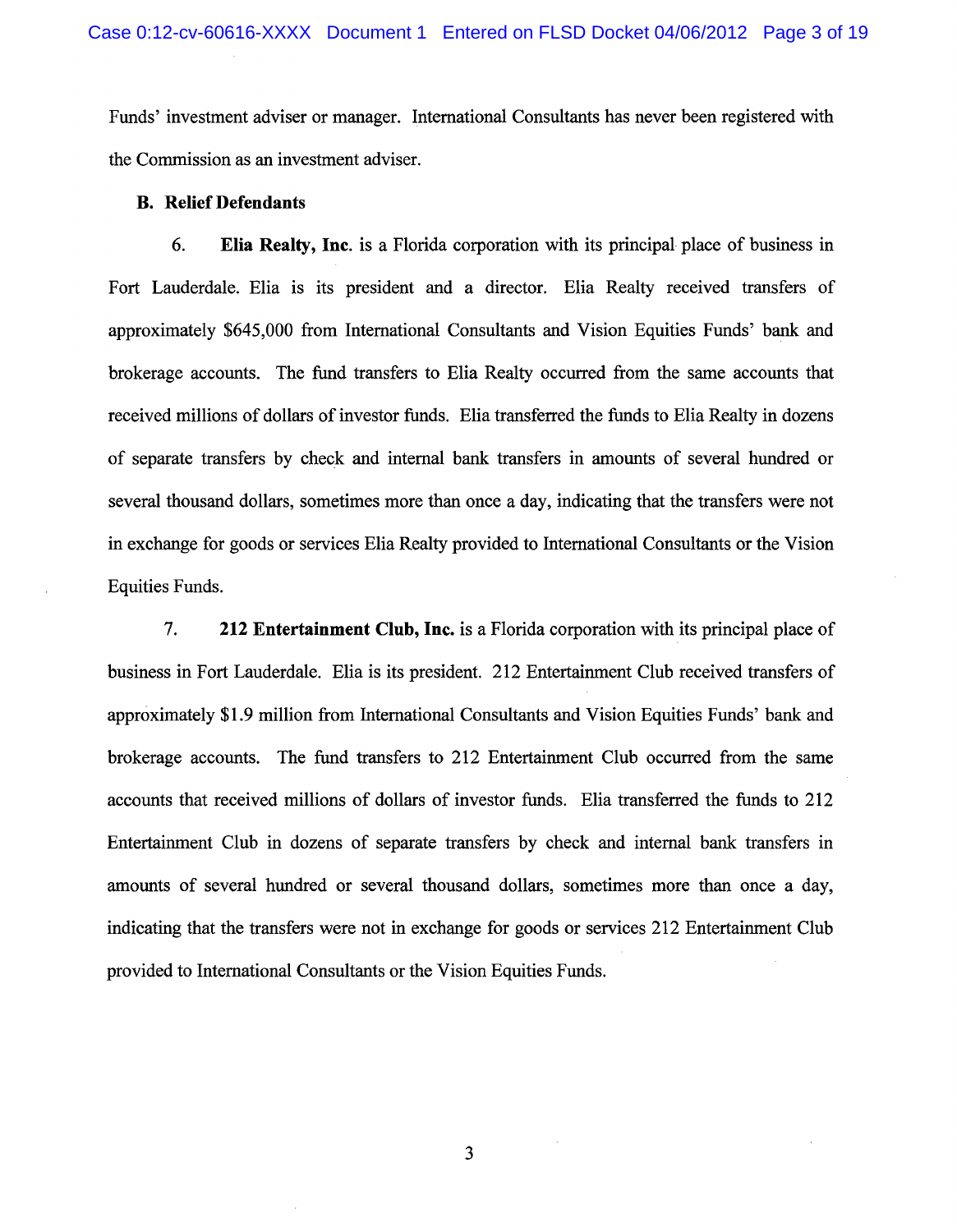### C. Other Relevant Entities

8. Vision Equities Fund II, LLC is a Florida limited liability company with its principal place of business in Fort Lauderdale. Elia and the Fund offered and sold membership interests in the Fund. ICIG is the manager of the Fund. Elia signed the Fund's articles of organization in 2007 and its annual reports for 2008 through 2011.

9. Vision Equities Fund IV, LLC is a Florida limited liability company with its principal place of business in Fort Lauderdale. Elia and the Fund offered and sold membership interests in the fund. ICIG is the manager of the Fund. Elia signed the Fund's articles of organization and its 2010 annual report as its manager.

10. International Consultants and Enterprises is a Wyoming corporation with its principal place of business in Fort Lauderdale, Florida. Elia is president of the corporation. Elia formed International Consultants and Enterprises in 2010 and issued a number of false quarterly account statements to investors from this entity.

### III. JURISDICTION AND VENUE

11. In connection with the conduct alleged in this Complaint, the Defendants, directly and indirectly, singly or in concert with others, have made use of the means or instrumentalities of interstate commerce, the means or instruments of transportation and communication in interstate commerce, and the mails.

12. The Court has jurisdiction over this action pursuant to Sections 20(d) and 22(a) of the Securities Act, 15 U.S.C. §§ 77t(d) and 77v(a); Sections 21(d) and 27 of the Exchange Act, 15 U.S.C. §§ 78u(d) and 78aa; and Sections 209(d) and 214 of the Advisers Act, 15 U.S.C. §§80b-9(d) and 80b-14.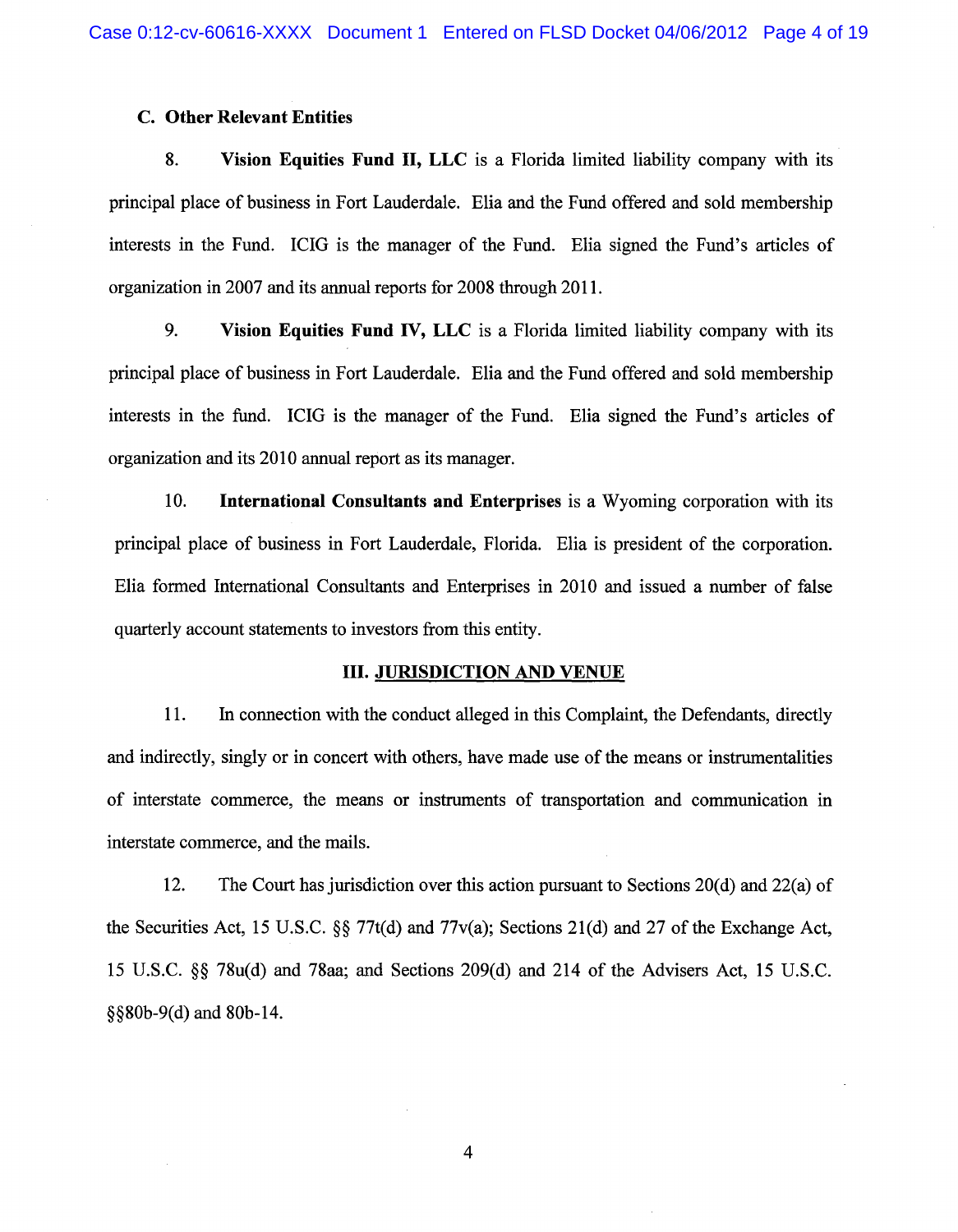13. The Court has personal jurisdiction over the Defendants, and venue is proper in the Southern District of Florida, because many of the Defendants' acts and transactions constituting violations of the Securities Act, Exchange Act, and Advisers Act occurred in the Southern District of Florida, as described throughout this complaint. In addition, Elia resided in the Southern District of Florida during the period when the alleged conduct occurred. International Consultants is a Florida corporation with its primary place of business in the Southern District of Florida.

#### THE DEFENDANTS' FRAUDULENT INVESTMENT SCHEME

#### A. The Defendants' Offer And Sale of Securities

14. Beginning no later than 2005, Elia operated his scheme from several different residential addresses and a small shared storefront in the Fort Lauderdale area. He typically met and pitched prospective investors at expensive restaurants in the Fort Lauderdale area. Elia was introduced to most of his clients through word-of-mouth referrals, and many of his investors were related to each other or friends. An associate introduced Elia to numerous gay investors who lived in the same Wilton Manors condominium development.

15. Elia solicited investments using several different investment vehicles, including an unincorporated "Investor Funding Club," and by selling membership interests in a series of purported private equity funds, the Vision Equities Funds.

16. From no later than 2005, Elia solicited investments in the Investor Funding Club, which pooled investor funds purportedly to purchase and sell common stock of selected public companies. Single-page investment agreements Elia and investors signed provided that investors elected International Consultants as their investment adviser. The Investor Funding Club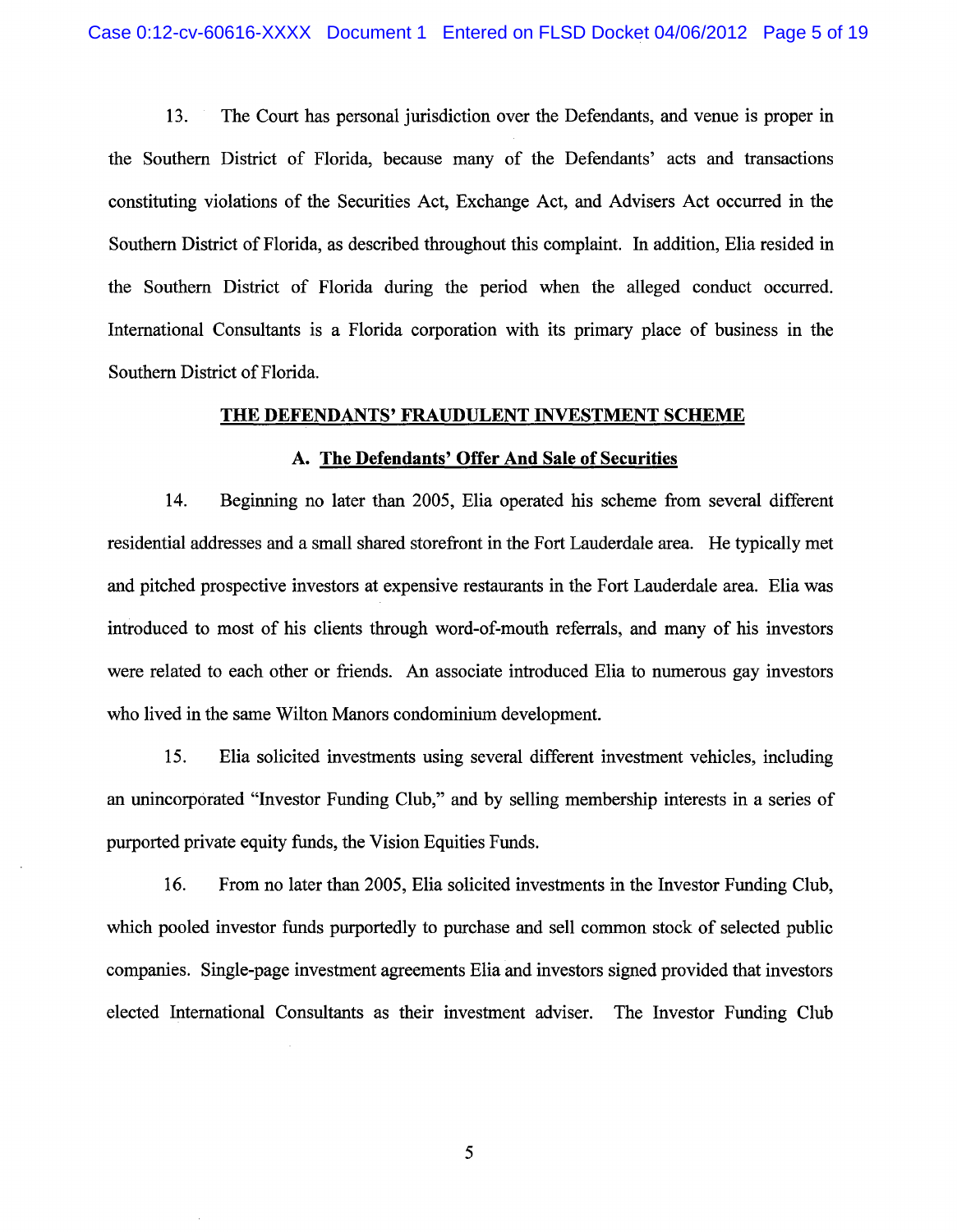investment agreements provided investors could elect to receive returns on a quarterly basis, or have their returns applied to the principal balance in their club account.

17. Later, beginning in 2007, Elia raised millions of dollars offering and selling membership interests in the Vision Equities Funds. Private placement memoranda for Vision Equities Funds II and IV stated the membership interests were securities and identified International Consultants as the manager of each Fund. They also identified Elia as the owner of International Consultants and the Funds' trader.

18. The purported trading strategy of the Vision Equities Funds was the same as the Investors Funding Club. Both Vision Equities PPMs stated that ICIG "shall be purchasing and selling common stock from selected public companies that are trading on NSDAQ [sic], NYSE, S&P 500 [sic] & OTCBB." The PPMs also stated that International Consultants was entitled to a one-time, \$50,000 fee from each fund for services and any annual investment returns in excess of 14% and 10.5% for Vision Equities Fund II and Vision Equities Fund IV, respectively.

19. Elia provided prospective investors with instructions to wire funds to a bank account in the name of International Consultants or one of the Vision Equities Funds, or with a mailing address to send a check. Elia had sole authority over International Consultants and the Vision Equities Funds' bank and brokerage accounts until September 2010. Then, at the insistence of an investor who had invested millions of dollars with Elia, Elia's attorney was added as a signatory to the accounts.

20. Investors invested in the Vision Equities Funds and the Investor Funding Club so their money could be pooled with other investors' funds and invested by Elia and International Consultants. Investors were not active in selecting portfolio companies in which to invest or the day-to-day operations of the club or the funds.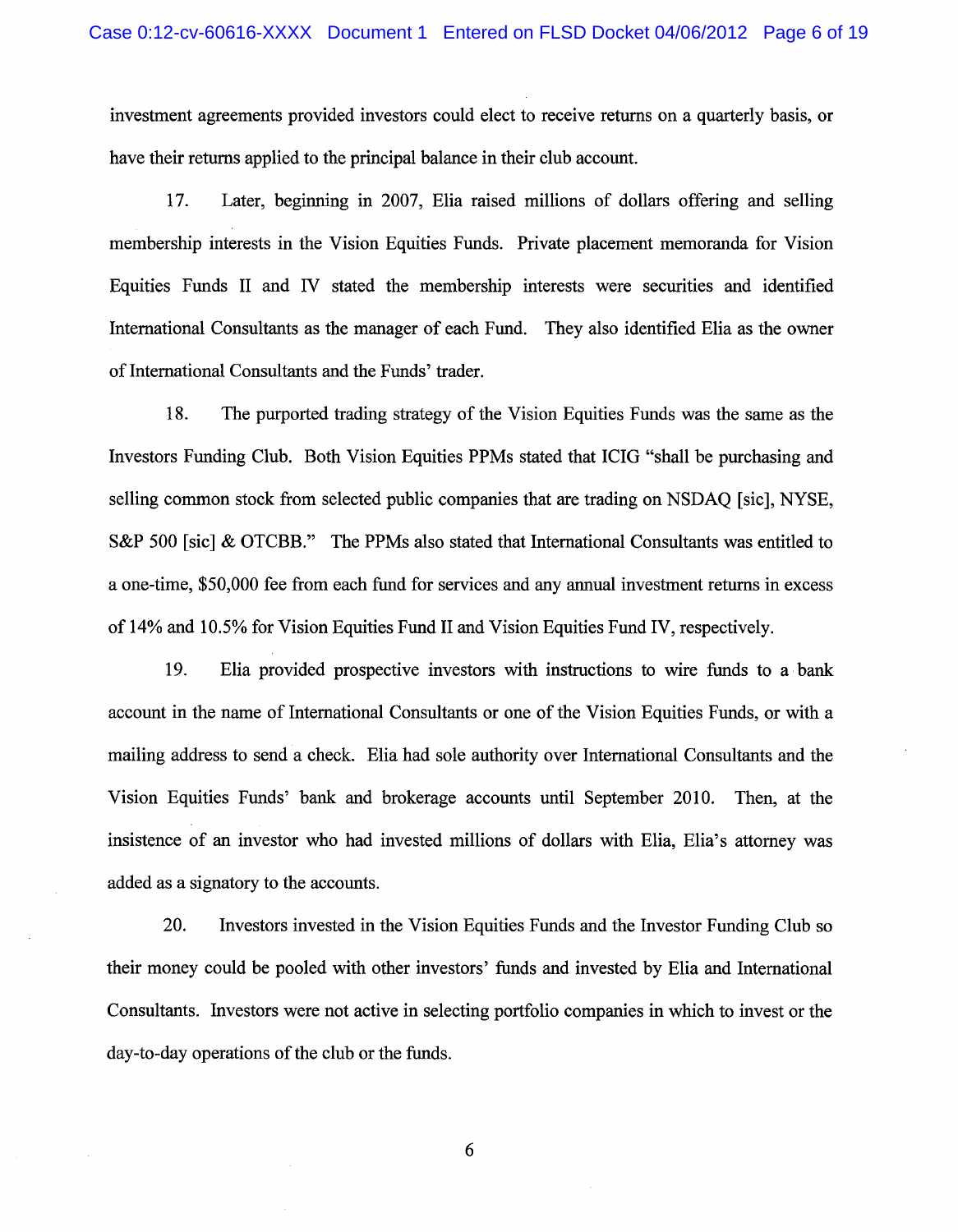### B. Misrepresentations and Omissions to Investors

21. To carry out his scheme, Elia brazenly lied to investors over the course of several years about how he was using their money and about having a successful track record trading securities.

## i. Elia Misrepresented He Would Invest Investors' Money But Misappropriated It And Paid Phony Returns With It Instead

22. Investors gave Elia at least \$11 million to invest for them during the relevant period. However, instead of pooling the funds and investing them in common stock of publicly traded companies (or in some cases in exchange traded funds), as he represented he would, he paid phony returns using additional investor funds, and misappropriated more than \$2.5 million in investor funds for himself, including approximately \$645,000 transferred to Elia Realty and approximately \$1.9 million transferred to 212 Entertainment Club. Elia used these millions to, among other things, pay his and his wife's personal expenses. He also paid more than \$2 million to an associate who referred investors to him.

23. Elia commingled the funds he raised through the various entities in several bank and brokerage accounts. Although Elia raised approximately \$11 million from 2005 to 2011, because of his misappropriation and payment of phony returns, the approximate year-end combined balance in International Consultants and the Vision Equities Funds' bank and brokerage accounts was only \$369,937 in 2005, \$1,039,632 in 2006, \$112,781 in 2007, \$1,979,957 in 2008, \$125,532 in 2009, \$479,585 in 2010, and \$341 in 2011.

24. In at least one instance, Elia showed an investor falsified trading account statements including grossly overstated account balances. This investor had flown to Florida in August 2010 to meet with Elia and review the status of more than \$2.2 million he had invested with Elia. The investor met Elia at a restaurant in Fort Lauderdale where Elia showed the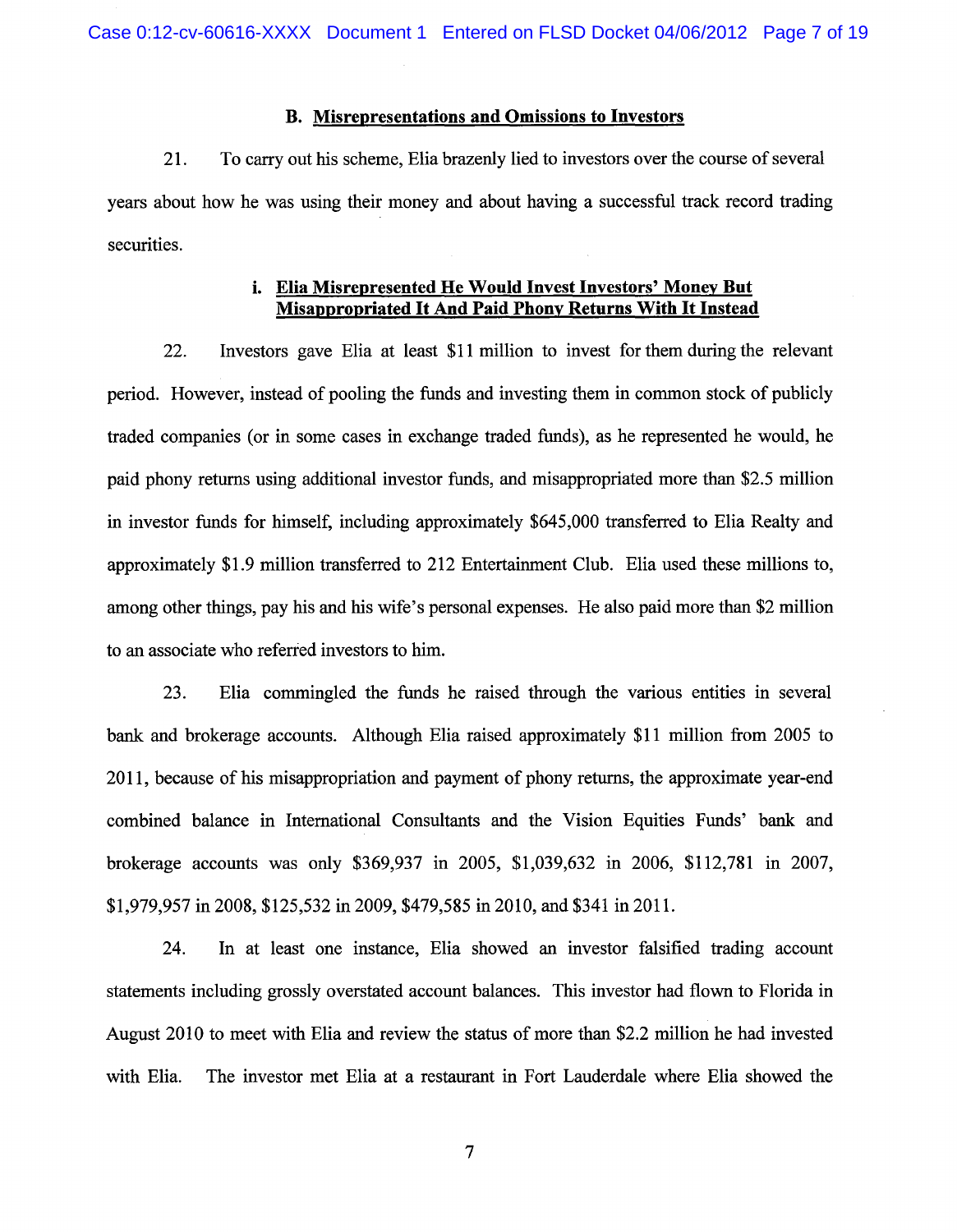investor what appeared to be statements for Elia's trading accounts at a major brokerage firm. The forged statements, for the month of July 2010, purported to show a combined balance of \$8.2 million in six different trading accounts at the firm.

25. The account statements Elia showed the investor were bogus. The brokerage firm did not generate account statements for any of the accounts for July because there was no account activity that month. In addition, the six- and seven-figure cash balances in the statements Elia showed the investor were false. One account had only \$528.45 in it during that period, a second account had \$110,789.91 on July 1, and \$186.54 on August 31, 2010, and the third had only \$113.9l.

#### ii. Elia Misrepresented His Track Record As a Trader

26. Elia lured prospective investors by touting his stock-trading acumen, which he claimed had yielded returns as high as 26% annually. For example, in about March 2005, Elia solicited an investor to invest through the Investors Funding Club by telling him he had an extremely successful track record trading stocks and that he had generated returns of about five to seven percent per quarter.

27. Elia's representation about his track record was false. In the fourth quarter of 2004, Elia's trading resulted in a loss of \$56. In the first quarter of 2005, he did not make any trades.

28. In addition, the private placement memorandum for Vision Equities Fund II, dated October 1, 2007, touted Elia's successful trading the previous year on behalf of other investors, which allegedly generated an annual return in excess of 14% on \$2.5 million in investor capital. The PPM further claimed that, based on prior success, "the Fund believes it can pay its Members a cash return of 14% per annum."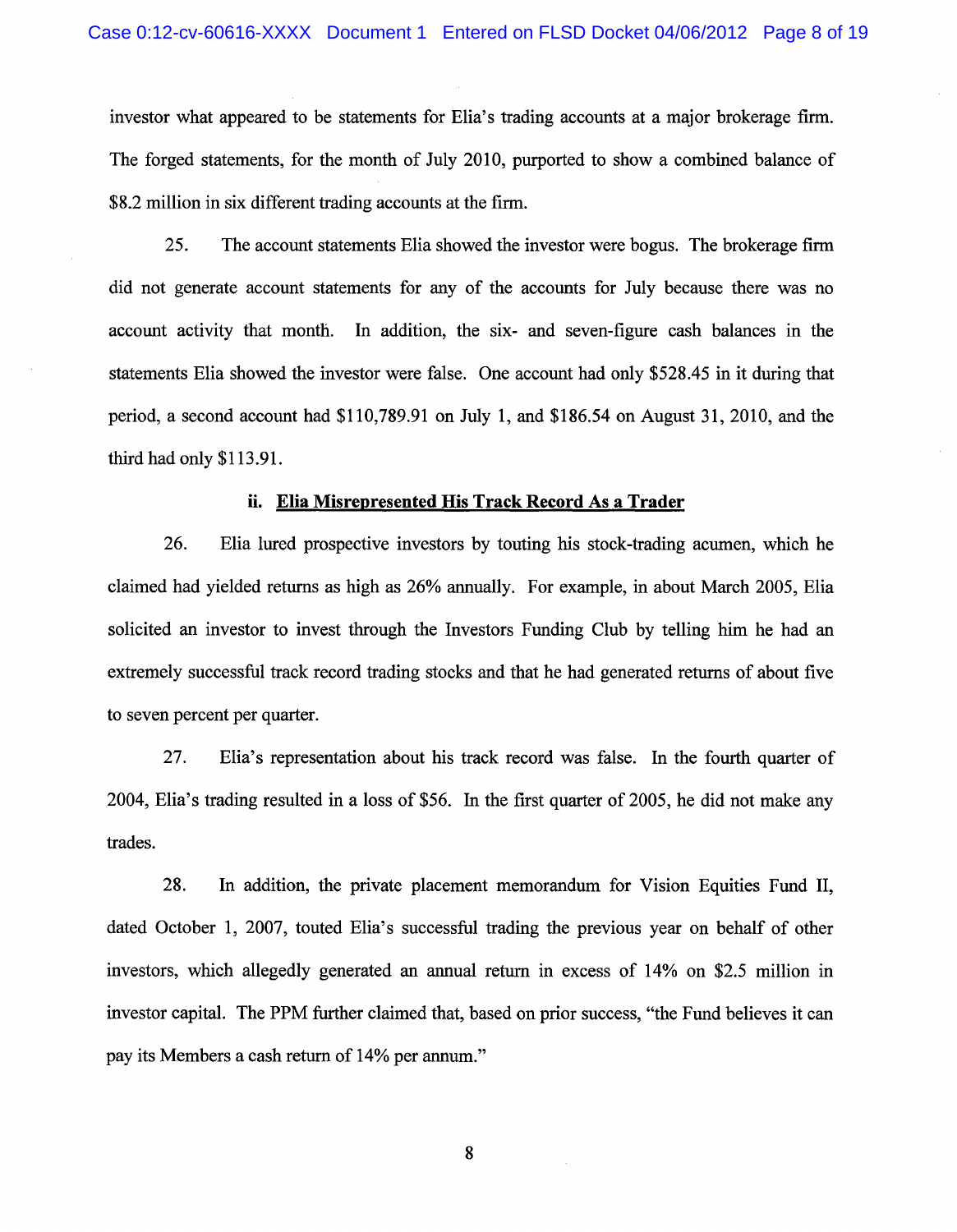29. Similarly, a private placement memorandum for Vision Equities Fund IV, dated July 1, 2010, claimed the previous three Vision Equities Fund investor groups had each deposited \$2.5 million and had each achieved first-year investment returns in excess of 10.5%, "based on Mr. Elia's trading in the markets."

30. However, the returns claimed in the two Vision Equities Funds PPMs were false. In 2006, Elia's trading activity resulted in a small loss, not the 14% gain the Vision Equities Fund II PPM claimed. In addition, Elia's trading resulted in losses or nominal gains during the time periods referenced in the Vision Equities Fund IV PPM. Moreover, Elia's claimed returns were false because he failed to disclose he was misappropriating significant amounts of investors' money, so that any percentage returns he earned on the investment portfolio could not amount to profits sufficient to pay all investors the claimed percentage return.

31. Elia also made false and misleading statements about his historical trading success in personal meetings and emails. For example, when an investor queried him about his investment track record, Elia replied by email on March 2,2010: "To respond to your question, for the last ten years the lowest [return] was 16% and the highest was 26%. This year I believe will be in the range of 18-20%." This statement was patently false. Elia's annual returns in each year from 2005 - 2009 were significantly less than 16%. In 2005, Elia's trading yielded a return of only approximately 2.7%. In 2006, his trading yielded a small loss. In 2007, Elia's traded for a 5.5% loss. In 2008, his losses were 9%. In 2009, Elia had a substantial percentage gain, but on less than \$100,000 worth of trades, which would not have generated. a 16% return on the millions of dollars investors had given him to invest. Similarly, in 2010, Elia had a 12% return, but on only \$144,000 worth of trades. Finally, in 2011, Elia had a 42% profit but only made \$1,300 worth of trades.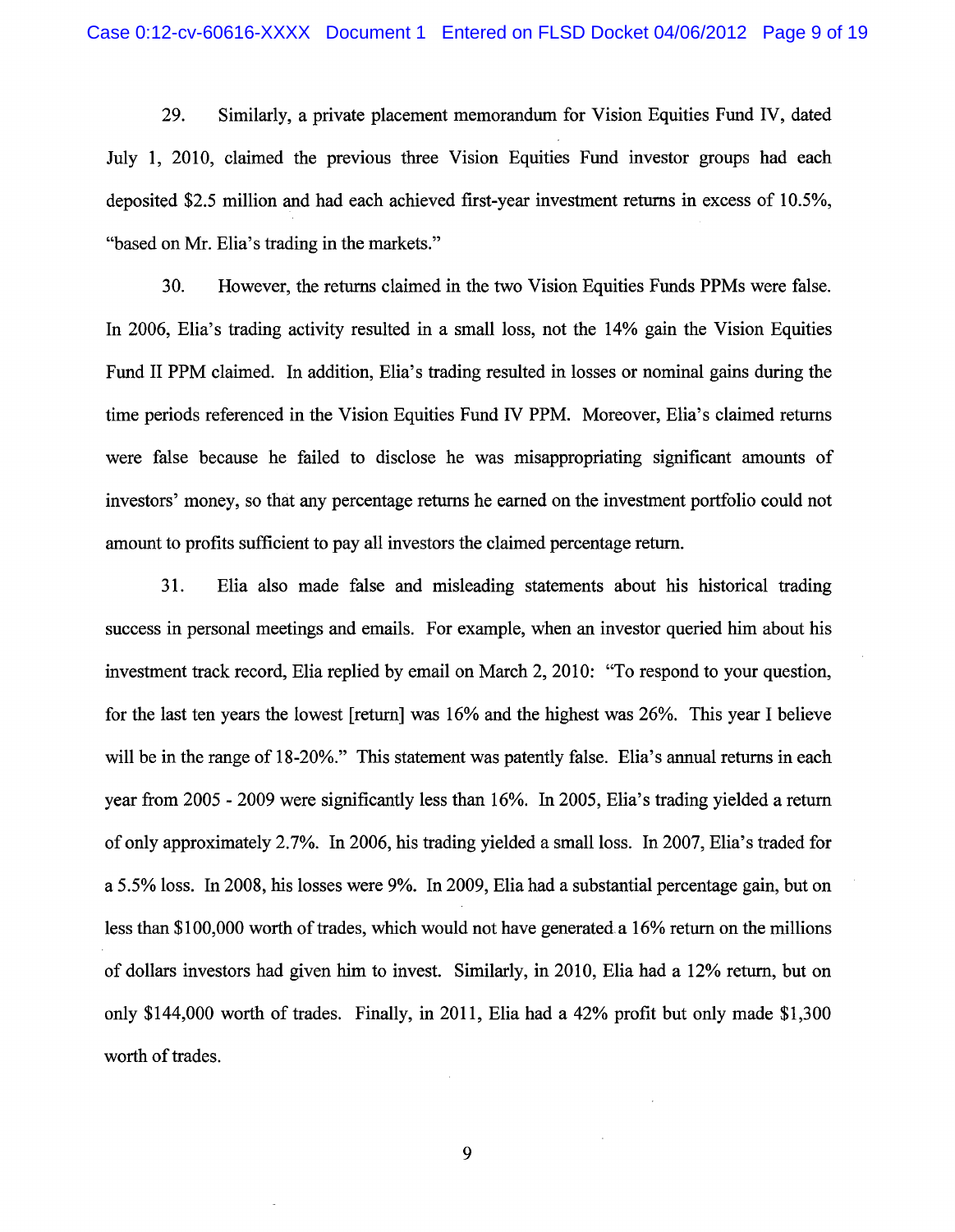### **iii. Each Quarter, Elia Misrepresented Investors' Quarterly Returns**

32. Starting no later than 2005, Elia mailed investors quarterly account statements that misrepresented the returns on their investments. For example, Elia sent a Vision Equities Fund II investor a statement for the first three quarters of 2009, showing returns of 3.48%, 3.48%, and 3.52% respectively. These claimed returns were false. Elia's trading profits in all his brokerage accounts for the first three quarters of 2009, which would have had to be allocated among all his investors, were less than the fictitious profits shown for that time period on this one investor's statement.

33. Elia sent another investor a statement showing returns of 4.25% and 3.5% for the first and second quarters of 2011, respectively, as well as a return of more than 14% in 2010. In fact, during 2011, Elia's only trading activity in all the brokerage accounts consisted of selling a small number of shares purchased in 2010 for a total profit of \$576. In 2010, Elia recognized a total gain for the year of only \$17,262. That small profit would have had to be divided among all investors, rendering false Elia's claims to this investor of having obtained a return of more than 14%.

34. Elia also conveyed false quarterly investment returns to investors in emails. For example, on April 2, 2009, Elia emailed an investor that "We came in at 3.5% for the first quarter '09. We are off to a very good start for Quarter 2 with two straight days in the positive." However, this statement was false and misleading, Elia's trading during the first quarter of 2009 yielded only slightly more than \$15,000 in profits, which would not have paid this investor the claimed 3.5% return once the \$15,000 profit was allocated among all investors.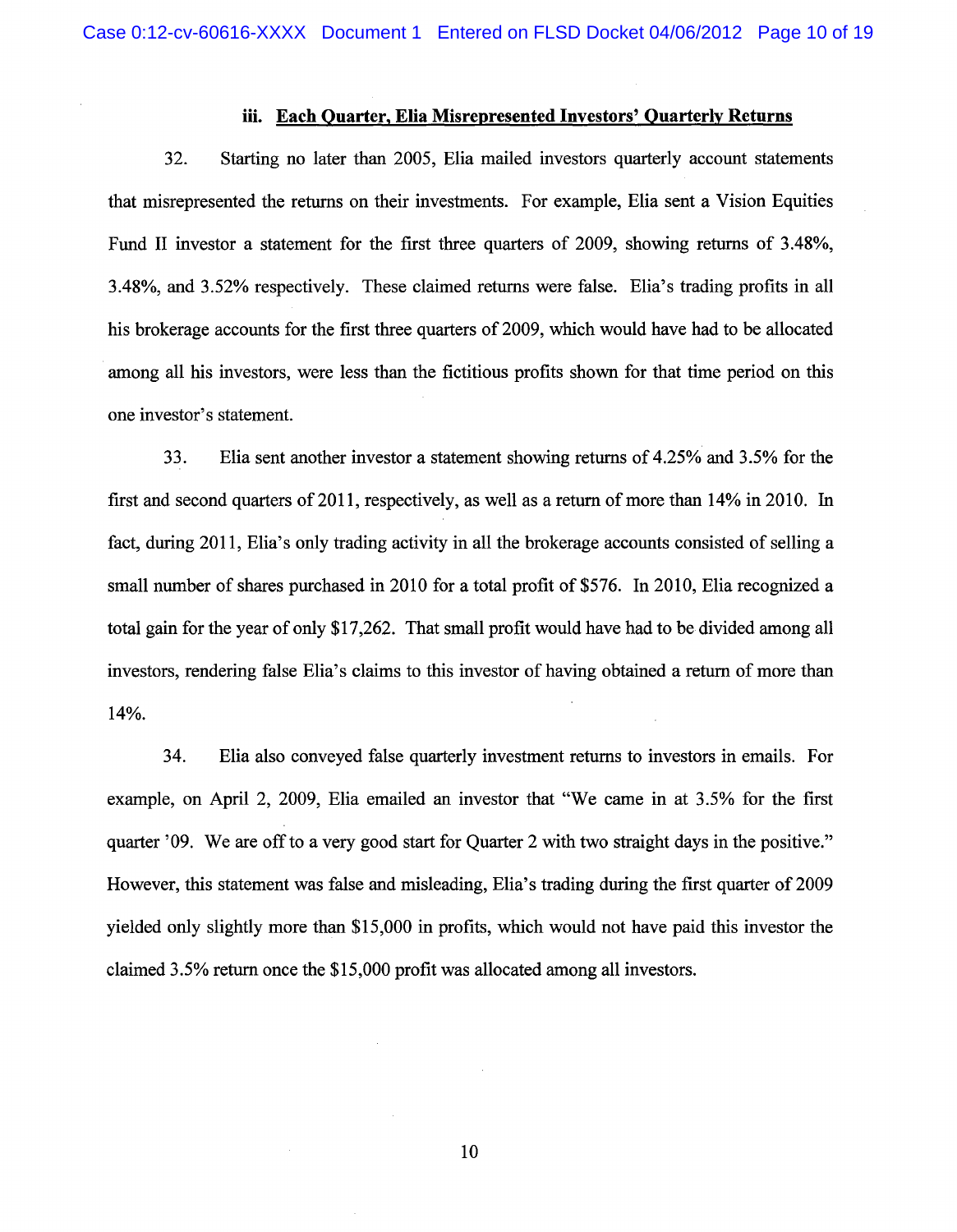## iv. Elia Dodged Investors Trying To Redeem Their Investments And Then Fled to Cyprus

35. Elia's scheme began to collapse in mid-2011, when he was not able to meet redemption requests by a growing number of investors. Beginning in May 2011, Elia began sending monthly profit checks to several investors late.

36. One investor, who had invested \$250,000 with Elia, requested a complete redemption in late July 2011. Elia did not redeem the \$250,000. The investor's son, who had invested more than \$2.2 million with Elia, became concerned for his investment because his monthly payments were arriving late and he knew Elia was not redeeming his father's \$250,000 investment.

37. In October 2011, the investor and his son, and other investors who were relatives or friends, made another, more formal demand to Elia to close their investment accounts and redeem their funds. Elia did not return any of their investments, which totaled more than \$4 million.

38. Another investor, who had invested approximately \$2 million with Elia, requested a \$100,000 redemption in March 2011 to pay for renovations of his home. Over the next several months, Elia paid out partial redemptions to the investor, and did not return numerous emails and phone calls. When the investor  $-$  a North Carolina resident  $-$  became concerned about his investments and tried to set up a meeting with Elia in Florida to review his account in early 2012, Elia emailed the investor he was at the airport about to get on a plane and would contact him when he returned.

39. As word that Elia was not honoring investment requests circulated among the close-knit group of investors, more demanded refunds, leading to the collapse of the Ponzi scheme. In early 2012, Elia sold his house and fled to Cyprus.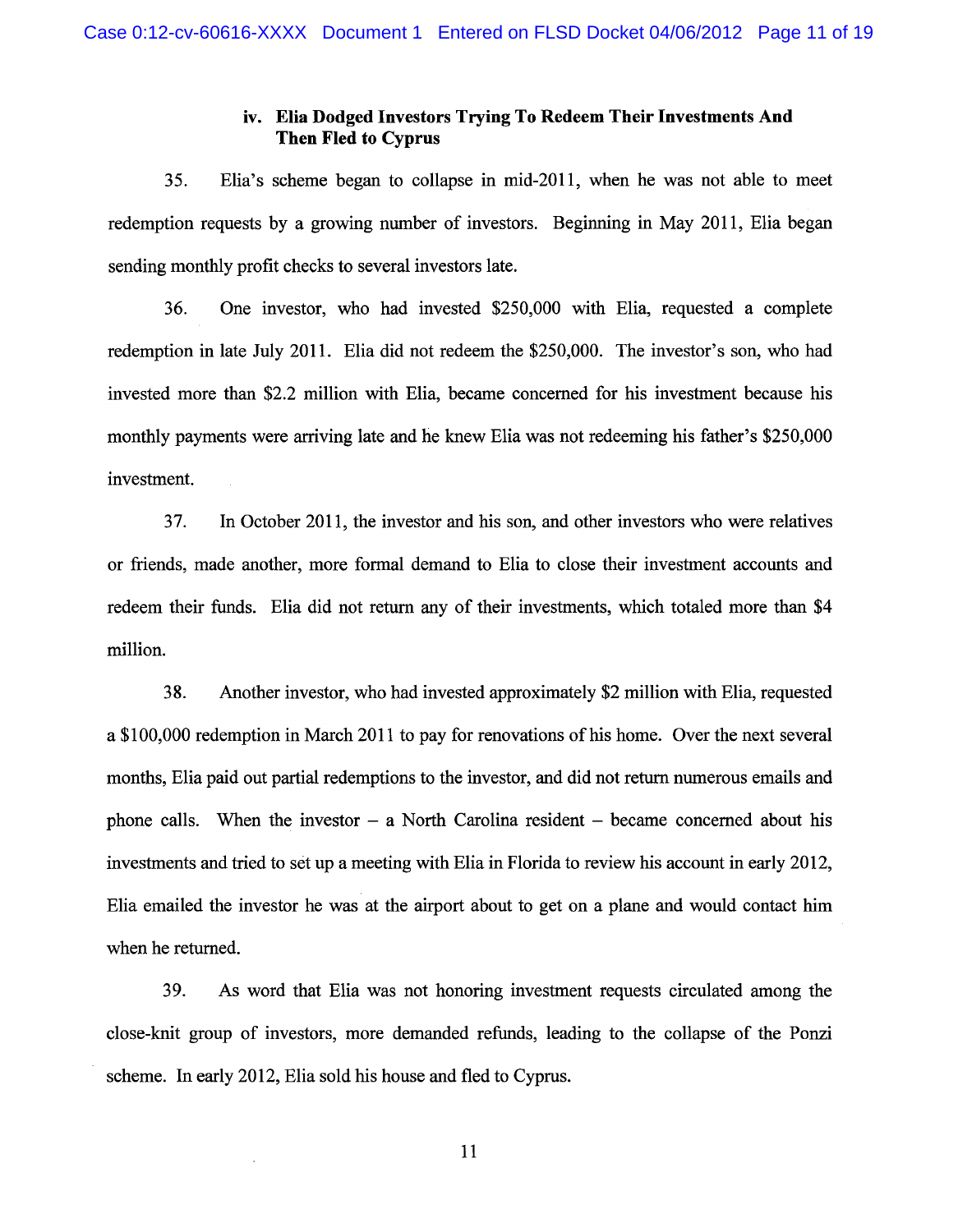Case 0:12-cv-60616-XXXX Document 1 Entered on FLSD Docket 04/06/2012 Page 12 of 19

### V. CLAIMS FOR RELIEF

#### COUNT I

## Fraud In Violation of Section 10(b) and Rule 10b-5 of the Exchange Act (Against Both Defendants)

40. The Commission repeats and realleges paragraphs 1 through 39 of its Complaint.

41. Starting no later than 2005, the Defendants, directly or indirectly, by use of the means and instrumentalities of interstate commerce, and of the mails in connection with the purchase or sale of securities, knowingly, willfully or recklessly: (a) employed devices, schemes or artifices to defraud; (b) made untrue statements of material facts and omitted to state material facts necessary in order to make the statements made, in the light of the circumstances under which they were made, not misleading; or (c) engaged in acts, practices and courses of business which have operated, are now operating and will operate as a fraud upon the purchasers of such securities.

42. By reason of the foregoing, the Defendants directly or indirectly violated, and, unless enjoined, are reasonably likely to continue to violate, Section 1 O(b) of the Exchange Act, 15 U.S.C. § 78j(b), and Exchange Act Rule lOb-5, 17 C.F.R. § 240.10b-5.

#### <u>COUNT II</u>

## Aiding and Abetting Violations Of Section  $10(B)$  and Rule  $10b-5(B)$  of the Exchange Act (Against Elia)

43. The Commission repeats and realleges paragraphs 1 through 39 of its Complaint.

44. Starting no later than 2005, International Consultants, Vision Equities Fund II, Vision Equities Fund IV, and International Consultants and Enterprises directly and indirectly, by use of the means and instrumentalities of interstate commerce, and of the mails in connection with the purchase or sale of securities, knowingly, willfully or recklessly made untrue statements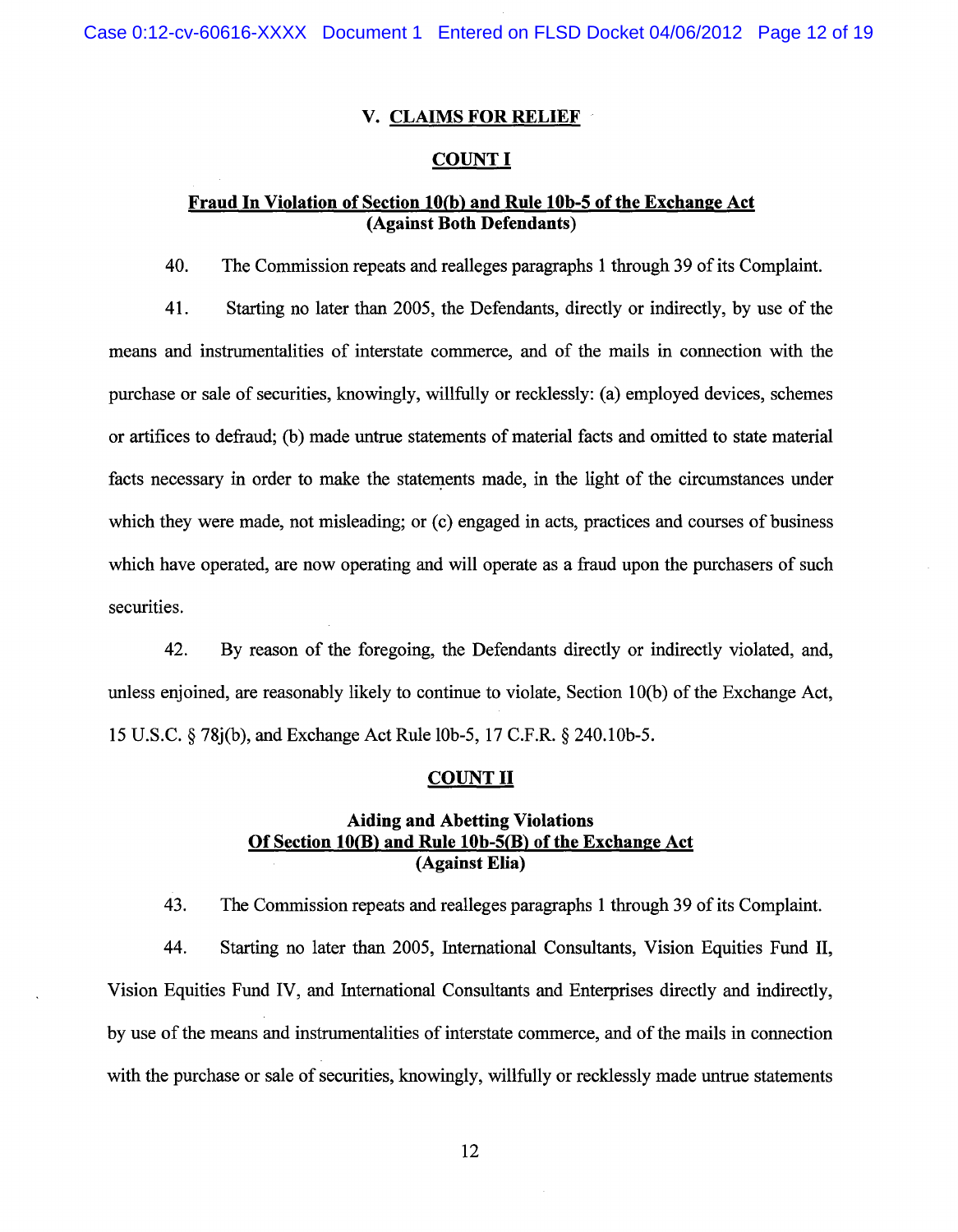of material facts and omitted to state material facts necessary in order to make the statements made, in the light of the circumstances under which they were made, not misleading.

45. Elia, starting no later than 2005, knowingly or recklessly substantially assisted International Consultants, International Consultants and Enterprises, Vision Equities Fund II, and Vision Equities Fund IV's, violations of Section 10(b) of the Exchange Act, 15 U.S.C.  $\delta$  78i(b), and Rule 10b-5, 17C.F.R. §240.10b-5.

46. By reason of the foregoing, Elia aided and abetted International Consultants, International Consultants and Enterprises, Vision Equities Fund II, and Vision Equities Fund IV's violations of, and, unless enjoined, is reasonably likely to again aid and abet violations of, Section 10(b) of the Exchange Act, 15 U.S.C.  $\S$  78 $j(b)$ , and Rule 10b-5(b), 17 C.F.R.  $\S$  240.10b-5(b).

### COUNT III

## **Fraud In Violation of Section 17(a)(1) of the Securities Act (Against Both Defendants)**

47. The Commission repeats and realleges paragraphs 1 through 39 of its Complaint.

48. Starting no later than 2005, directly or indirectly, by use of the means or instruments of transportation or communication in interstate commerce and by use of the mails, in the offer or sale of securities, as described in this Complaint, knowingly, willfully or recklessly employed devices, schemes or artifices to defraud.

49. By reason of the foregoing, Elia and International Consultants directly or indirectly violated, and, unless enjoined, are reasonably likely to continue to violate, Section 17(a)(l) of the Securities Act, 15 U.S.C. § 77q(a)(1).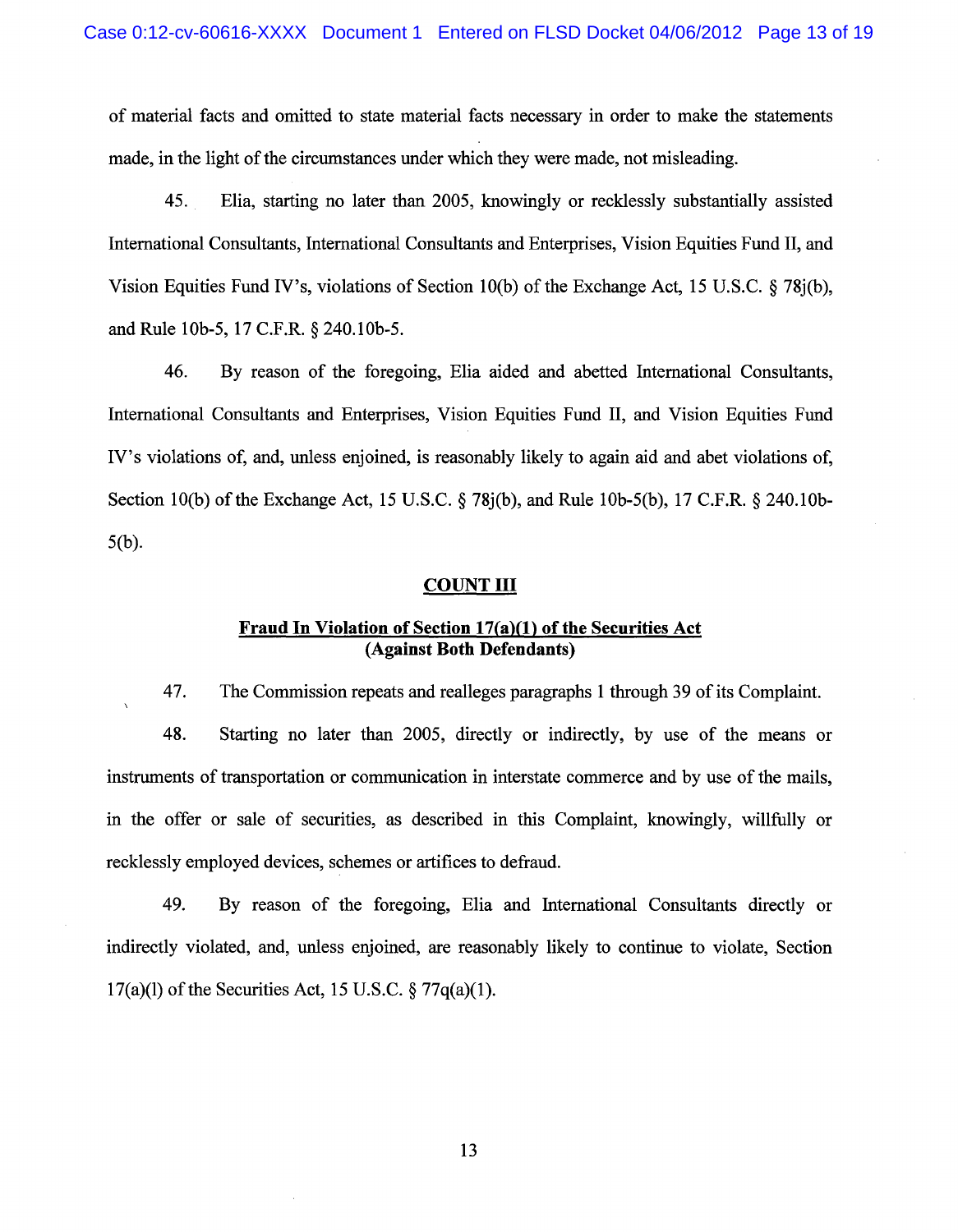#### COUNT IV

## Fraud **In** Violation of Section 17(a)(2) and (3) of the Securities Act (Against Both Defendants)

50. The Commission repeats and realleges paragraphs 1 through 39 of its Complaint.

51. Starting no later than 2005, Elia and International Consultants directly or indirectly, in the offer or sale of securities, by the use of means or instruments of transportation or communication in interstate commerce, or of the mails: (a) obtained money or property by means of untrue statements of material fact or by omitting to state material facts necessary in order to make the statements made, in the light of the circumstances under which they were made, not misleading; or (b) engaged in transactions, practices or courses of business which operated or would operate as a fraud or deceit upon the purchasers of such securities.

52. By reason of the foregoing, Elia and International Consultants directly or indirectly violated, and, unless enjoined, are reasonably likely to continue to violate, Sections  $17(a)(2)$  and (3) of the Securities Act, 15 U.S.C. §§ 77q(a)(2) and (3).

#### COUNT V

## Fraud **In** Violation of Sections 206(1) and 206(2) of the Advisers Act (Against Both Defendants)

53. The Commission repeats and realleges paragraphs 1 through 39 of its Complaint.

54. Starting no later than 2005, the Defendants, by engaging in the acts and conduct alleged above, while they each were acting as investment advisers, by use of the mails, and the means and instrumentalities of interstate commerce, directly or indirectly, knowingly, willfully or recklessly: (a) employed devices, schemes, or artifices to defraud its clients or prospective clients; (b) engaged in transactions, practices, and courses of business which operated or would have operated as a fraud or deceit upon clients or prospective clients.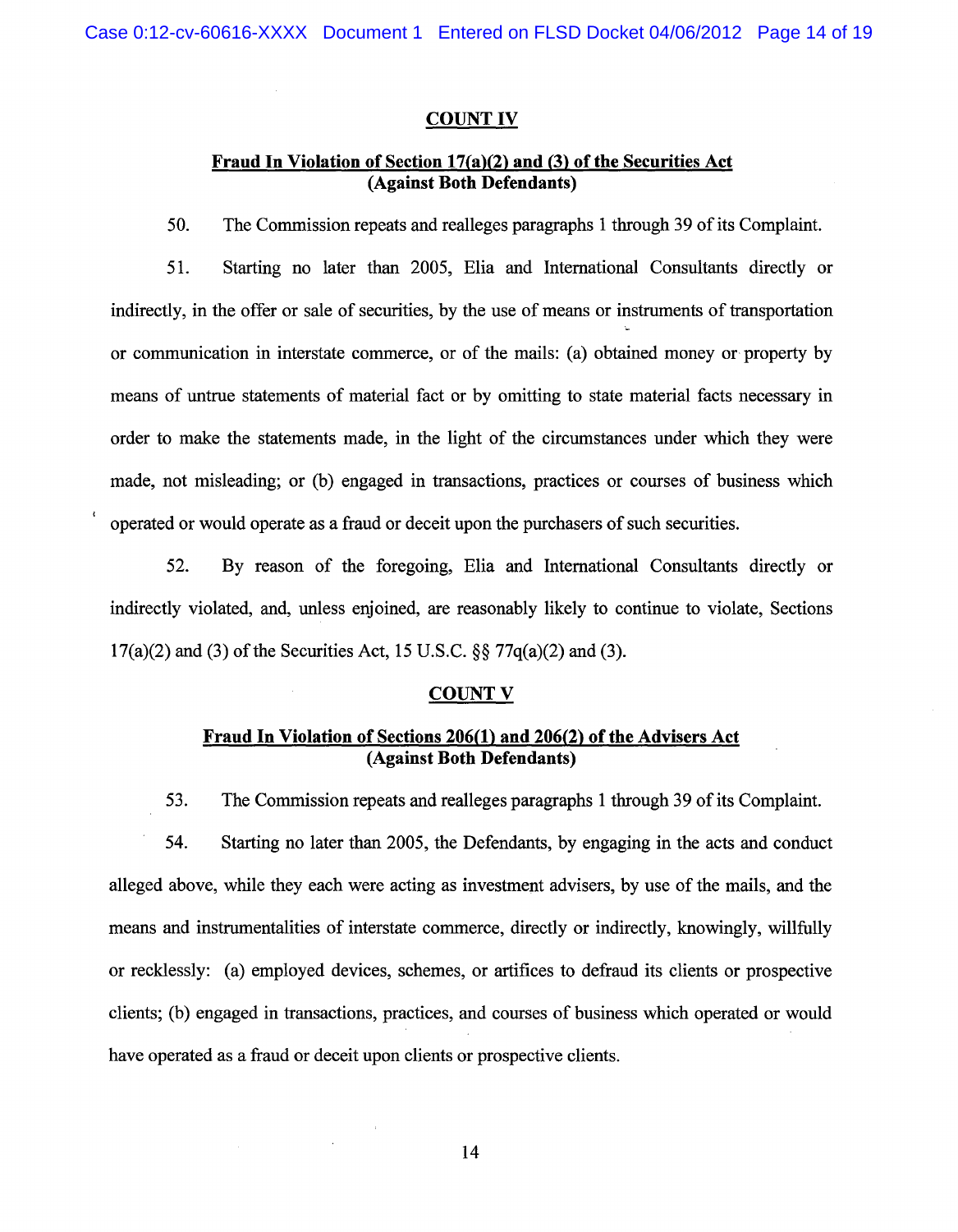55. By reason of the foregoing, the Defendants directly or indirectly violated, and unless enjoined are reasonably likely to continue to violate, Sections 206(1) and (2) of the Advisers Act, 15 U.S.C. §§ 80b-6(1), 80b-6(2).

### COUNT VI

## **Aiding and Abetting Violations of Sections 206(1) and 206(2) of the Advisers Act (Against Elia)**

56. The Commission realleges and incorporates Paragraphs 1 through 39 of its Complaint.

57. During the relevant time period, International Consultants was an investment adviser within the meaning of Section 202(a)(11) of the Advisers Act, 15 U.S.C.  $\&$  80b-2(a)(11).

58. Starting no later than 2005, International Consultants, by use of the mails, and the means and instrumentalities of interstate commerce, directly or indirectly, while acting as an investment advisers, knowingly, willfully, or recklessly: (a) employed devices, schemes, or artifices to defraud clients or prospective clients; (b) engaged in transactions, practices, and courses of business that operated as a fraud or deceit upon clients or prospective clients; and (c) engaged in acts, practices, and courses of business which were fraudulent, deceptive, or manipulative.

59. Elia, starting no later than 2005, knowingly or recklessly substantially assisted International Consultants' violations of Sections 206(1) and 206(2) of the Advisers Act, 15 U.S.C. §§ 80b-6(1) and 80b-6(2).

60. By reason of the foregoing, Elia aided and abetted International Consultants' violations of, and, unless enjoined, is reasonably likely to continue to again aid and abet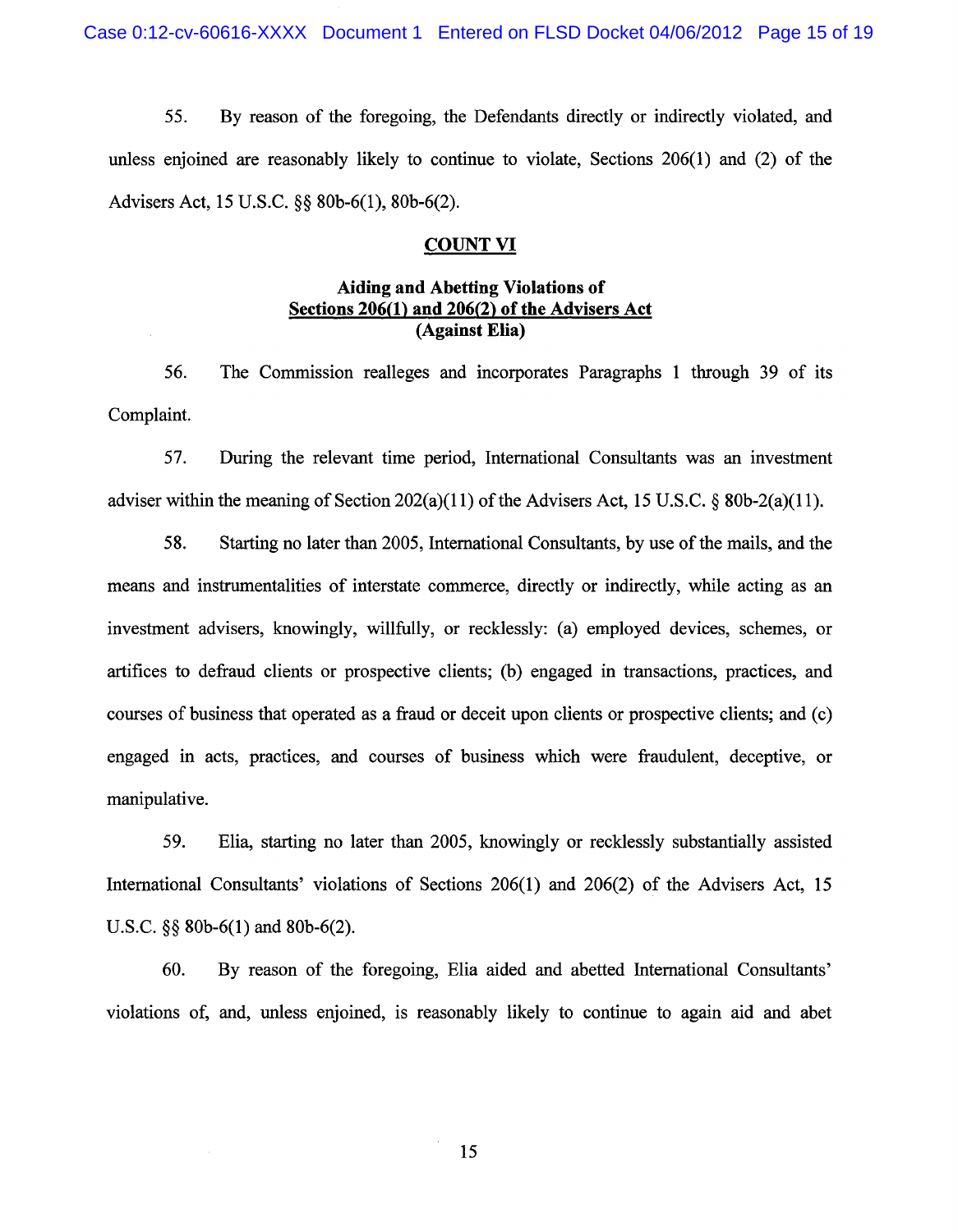violations of, Sections 206(1) and 206(2) of the Advisers Act, 15 U.S.C. §§ 80b-6(l) and 80b-6(2).

## COUNT VII

### **Fraud In Violation** of Section **206(4) and Rule 206(4)-8** of the **Advisers Act (Against Both Defendants)**

61. The Commission repeats and realleges paragraphs 1 through 39 of its Complaint.

62. Starting no later than 2005, the Defendants, by engaging in the acts and conduct alleged above, while the Defendants were acting as investment advisers, by use of the mails, and the means and instrumentalities of interstate commerce, directly or indirectly: (a) engaged in acts, practices or courses of business which are fraudulent, deceptive, or manipulative; (b) made untrue statements of a material fact or omitted to state a material fact necessary to make the statements made, in light of the circumstances under which they were made, not misleading, to any investor or prospective investor in a pooled investment vehicle.

63. By reason of the foregoing, the Defendants directly or indirectly, violated and unless enjoined are reasonably likely to continue to violate, Section 206(4) of the Advisers Act, 15 U.S.C. §§ 80b-6(4), and Advisers Act Rule 206(4)-8, 17 C.F.R. § 275.206(4)-8.

#### **COUNT VIII**

## **Aiding and Abetting Violations of Section 206(4) and Rule 206(4)-8 of the Advisers Act (Against Elia)**

64. The Commission realleges and incorporates Paragraphs 1 through 39 of its Complaint.

65. Starting no later than 2005, International Consultants, while acting as an investment adviser, by use of the mails, and the means and instrumentalities of interstate commerce, directly or indirectly engaged in acts, practices or courses of business which are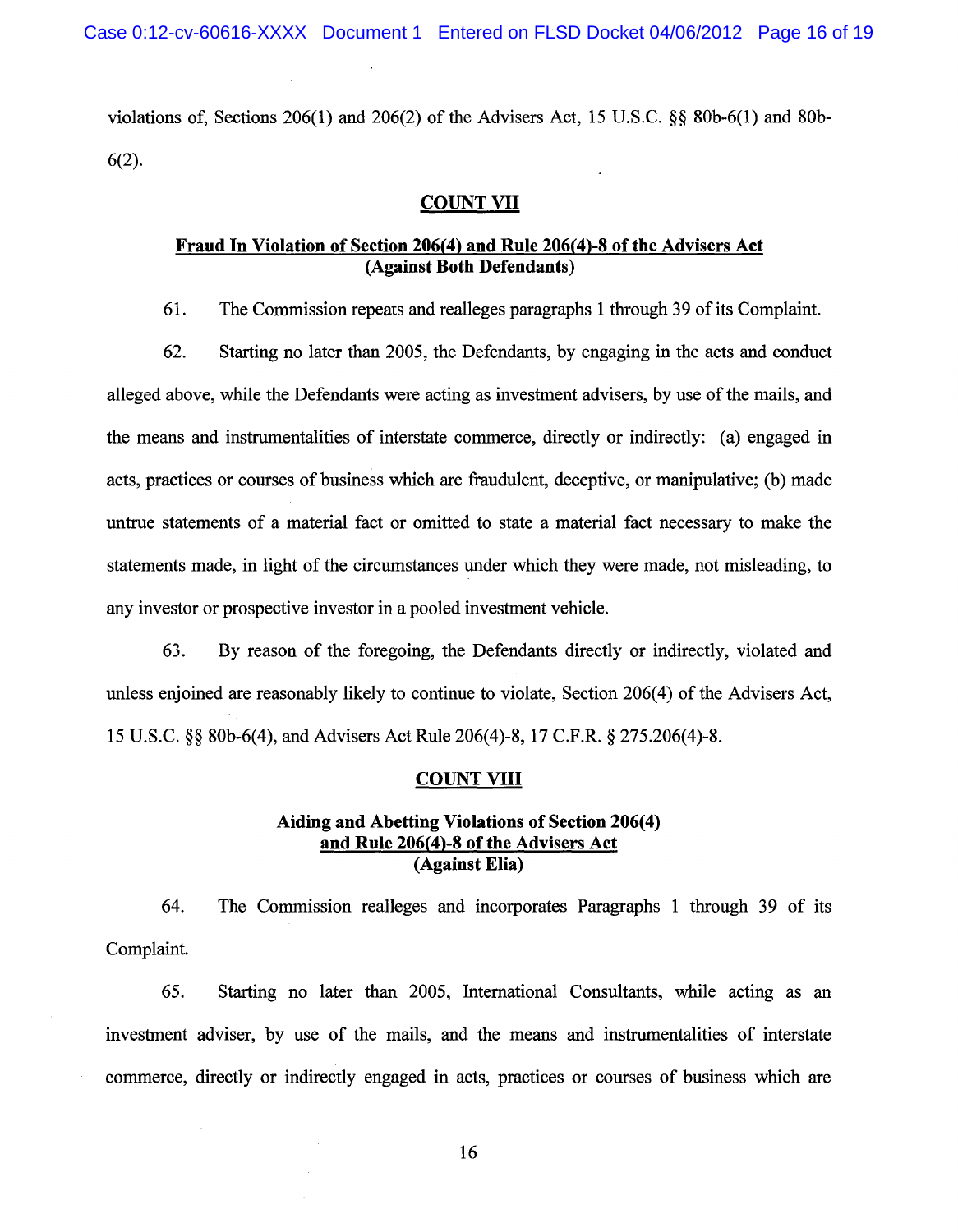fraudulent, deceptive, or manipulative with respect to any investor or prospective investor in a pooled investment vehicle.

66. Elia, by engaging in the conduct described above, knowingly or recklessly substantially assisted International Consultants' violations of Section 206(4) and Rule 206(4)-8 of the Advisers Act, 15 U.S.C. 80b-6(4) and 17 C.F.R. § 275.206(4)-8.

67. By reason of the foregoing, Elia aided and abetted International Consultants' violations of, and, unless enjoined, is reasonably likely to again aid and abet violations of, Section 206(4) and Rule 206(4)-8 of the Advisers Act, 15 U.S.C. 80b-6(4) and 17 C.F.R. § 275.206(4)-8.

#### **RELIEF REQUESTED**

**WHEREFORE,** the Commission respectfully requests that the Court:

### **I.**

#### **Declaratory Relief**

Declare, determine, and find that the Defendants have committed the violations of the federal securities laws alleged in this Complaint.

#### **II.**

## **Permanent Injunctive Relief**

Issue permanent injunctions pursuant to Rule 65(d) of the Federal Rules of Civil Procedure enjoining: the Defendants, their agents, servants, employees, attorneys, representatives, and all persons in active concert or participation with them, and each of them, from directly or indirectly violating, and aiding abetting violations of, Section 10(b) of the Exchange Act, 15 U.S.C. § 78j(b), and Exchange Act Rule 10b-5, 17 C.F.R. § 240.10b-5; Section 17(a) of the Securities Act, 15 U.S.C. § 77q(a); and Sections 206(1), 206(2), and 206(4)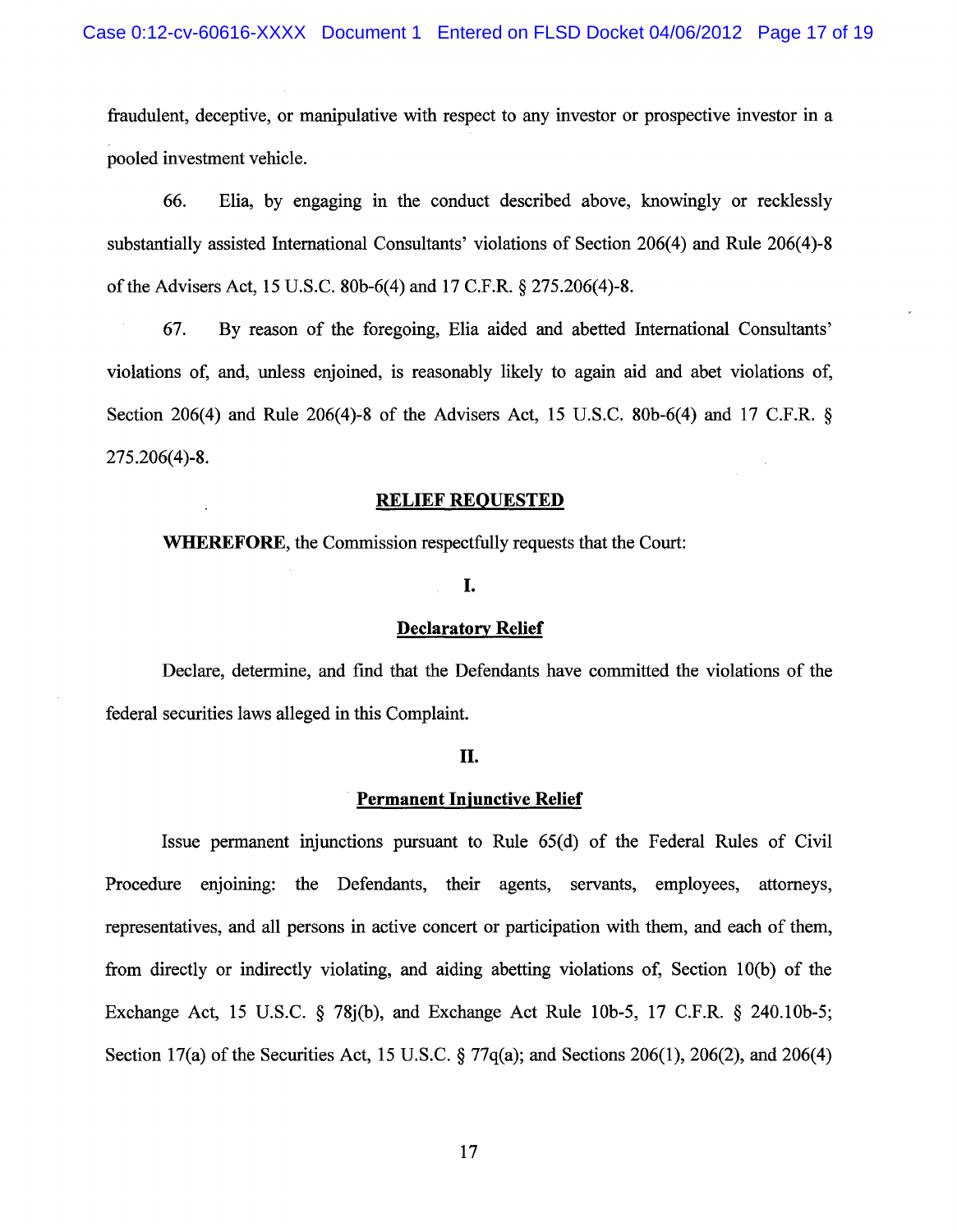Case 0:12-cv-60616-XXXX Document 1 Entered on FLSD Docket 04/06/2012 Page 18 of 19

of the Advisers Act, 15 U.S.C. §§ SOb-6(1), SOb-6(2), and SOb-6(4), and Advisers Act Rule 206- 4(S), 17 C.F.R. § 275.206-4(S).

## **III.**

### **Disgorgement**

Issue an Order directing the Defendants and Relief Defendants to disgorge all ill-gotten gains, including prejudgment interest, resulting from the acts or courses of conduct alleged in this Complaint.

### **IV.**

#### **Penalties**

Issue an Order directing the Defendants to pay civil money penalties pursuant to Section 20(d) of the Securities Act, 15 U.S.C. § 77t(d); Section 21(d) of the Exchange Act, 15 U.S.C. § 7S(d)(3), and Section 209 of the Advisers Act, 15 U.S.C. §SOb-9.

#### **V.**

#### **Further Relief**

Grant such other and further relief as may be necessary and appropriate.

#### **VI.**

### **Retention of Jurisdiction**

Further, the Commission respectfully requests that the Court retain jurisdiction over this action in order to implement and carry out the terms of all orders and decrees that it may enter, or to entertain any suitable application or motion by the Commission for additional relief within the jurisdiction of this Court.